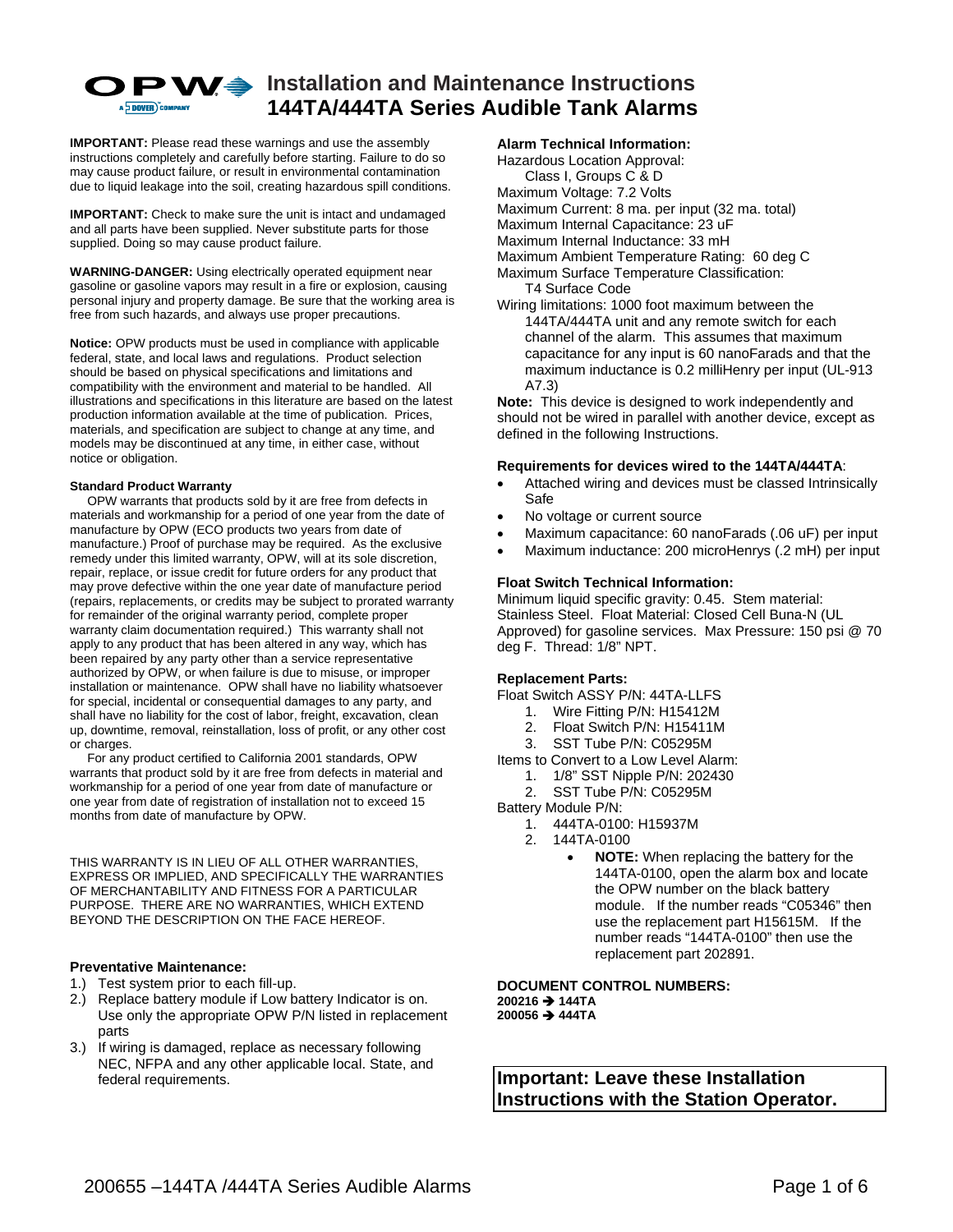## **INSTALLATION INSTRUCTIONS – 144TA/444TA Tank Alarm**



**CONFORMS TO ANSI / UL 913 CERTIFIED TO CAN / CSA STD C22.2 No. 157-92 CONTROL NUMBER – 3069072** 

**NOTE:** As defined in article 501 – Class 1 Locations of the National Electric Code, this apparatus and its interconnect wiring are intrinsically safe. Under normal conditions this apparatus and its wiring cannot release sufficient energy to ignite a specific ignitable atmospheric mixture by opening, shorting, or grounding.

**WARNING: Interconnect wiring between the switch and the alarm unit must be kept totally isolated and separate from any other wiring. This wiring must not share any junction box, conduit, raceway, or fixtures with circuits other than those defined by NEC as being intrinsically safe for all class 1 locations.** 

**LOCATION:** NEC ARTICLE 501-3-CLASS 1 Locations exempt intrinsically safe enclosures in paragraph 501- 3(b)(1)(c), and therefore may be placed in the most convenient location but must be within reach to the operator and within audible range.

**MOUNTING:** Since a general purpose NEMA 4X enclosure is used to protect the alarm circuits and batteries, any mounting holes, conduit, or fasteners must be sealed in order to maintain the weatherproof integrity of the enclosure. All penetrations into enclosure must be made at the bottom of alarm unit.

## **Instructions for Remote Fill Installation**

#### **Step 1 – Sensor Installation**

If using OPW 44TA-LLFS Float Switch Sensor, skip to Step 2. If using other 3<sup>rd</sup> Party Approved Intrinsically safe sensors install them according to their manufacturers' installation instructions and per NEC and NFPA, then move to step 11.

#### **Step 2 – Minimum Ullage Size**

Determine type and size of tank. Follow the below calculations for Horizontal or Vertical tanks; or use provided Tank Charts to determine required ullage (I). (See Tank Charts on pg 6) Record answers as (I) on the Float Tube Worksheet.

#### **Horizontal Tank Calculations**

#### **For 90% Product Height**

Multiply the tank diameter (inches) x 0.8435

**Example** for 27 (inch) Diameter Tank: Product Level @ 90% = 27 (inches) x 0.8435 = 22.78 (inches)

#### **For 95% Product Height**

Multiply the tank diameter (inches) x 0.903

**Example** for 27 (inch) Diameter Tank: Product Level @ 95% = 27 (inches) x 0.903 = 24.38 (inches) **NOTE:** Round the answer down to the nearest 1/8 (inch) increment.

## **Vertical Tank Calculations**

**For 90% Product Height** Multiply the tank height (inches) x 0.9

**For 95% Product Height**  Multiply the tank height (inches) x 0.95 **Example** for 8 (feet) tall vertical tanks: Product Level @  $95\% = 96$  (inches)  $x 0.95 = 91.2$  (inches) **NOTE:** Round the answer down to the nearest 1/8 (inch) increment.

#### **Step 3 – See Fig. 1**

Measure from the top of the tank inlet to the inside of the of the top of the tank and record this as value (A)

Thread adaptor into tank inlet, hand tighten, then measure exposed / unexposed threads (B) that are above/below tank surface.

Record  $A + B$  as  $(II)$ .

Remove adaptor from tank inlet.

**NOTE:** If you are mounting on a riser pipe (B), add riser height to exposed thread (II).



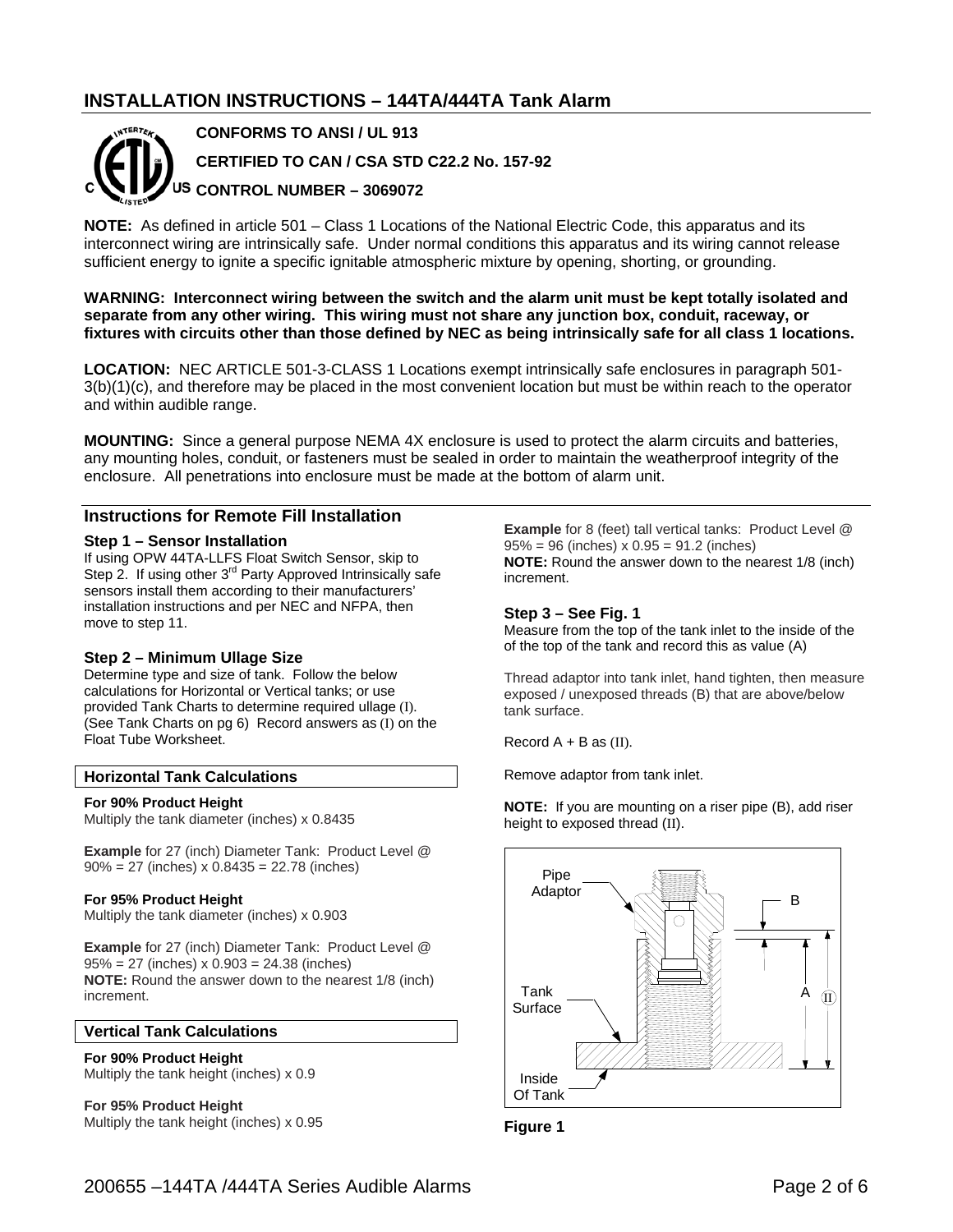## **Step 4 – See Fig. 2**

Thread float switch assembly into float drop tube, hand tighten, and measure exposed thread.

Record this value as C.

Add 1.19 inches to C and record this value as (III).

## **Step 5**

Use the following equation to determine required float drop tube length:

For High Level: Required Length = Tank Diameter  $-I + II - III + 1.5$  inches (See Float Tube Worksheet)

## For Low Level:

Required Length =  $I + II - III + 1.5$  inches (See Float Tube Worksheet) For larger tanks it may be necessary to use multiple pieces of the 36" SST Tubing (Part Number C05295M) threaded together with 1/8" SST Nipples (Part Number 202430) to obtain the length required. See Figure 3. Once the necessary length has been determined, thread together the tubing and then cut the tubing assembly to the required length and deburr.

#### **WARNING: Chamfer and De-burr the end of the pipe before proceeding. Failure to do so may result in cut o-rings.**

**NOTE:** Both ends of tube are threaded. Either end may be cut.



**Figure 2 Figure 3**

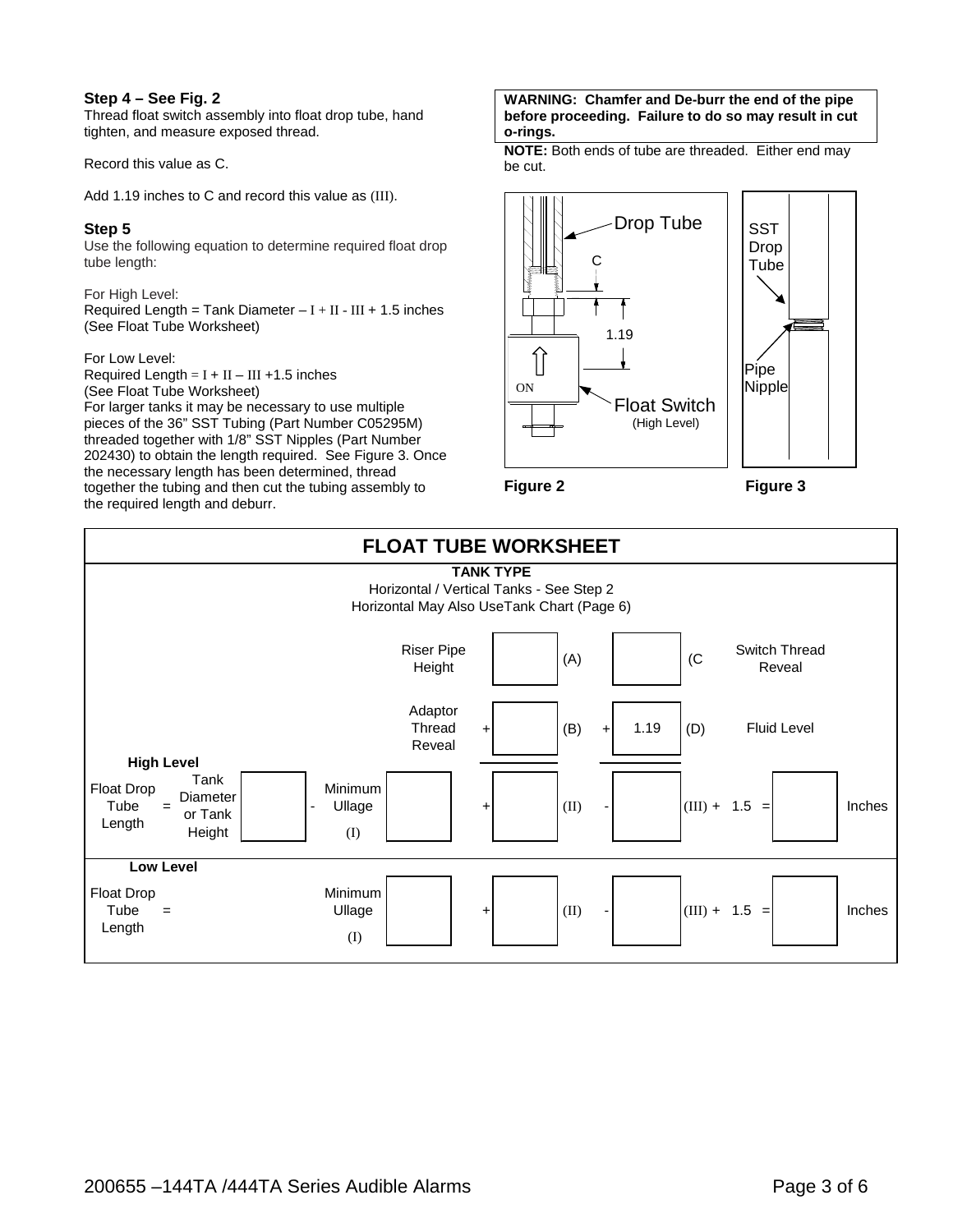## **Step 6**

**NOTE:** Apply proper thread sealant (i.e. Teflon tape) to float switch threads before tightening.

Attach float switch to float drop tube by running the two (2) switch wires through the tube and tightening the switch into the tube threads.

## **Step 7 – See Fig. 4**

## **Lubricate the outside of the cut end of the drop tube.**

Run wires through bottom of tank adaptor and firmly insert float drop tube into the tank fitting.

Secure the drop tube firmly with the supplied set screw.

#### **Step 8 – See Fig. 5**

Run the two (2) switch wires through the wire fitting, and fasten fitting securely into tank fitting. Make sure to apply proper thread sealant (i.e. Teflon tape) to the wire fitting before tightening.

## **WARNING: DO NOT over-tighten plastic wire fitting. Over-tightening may cause stripping of threads.**









## **Step 9**

Apply proper thread sealant (i.e. Teflon tape) to tank fitting, and thread into tank opening.

#### **Step 10 (444TA ONLY)**

Repeat steps 2-9 up to three times to utilize all four available switches if applicable.

## **Instructions to Convert to Low Level: Step 1**

Remove the retaining ring and reverse the float switch. An arrow points in the alarm on direction. (See Figure 5.5)





## **Step 2**

Reattach the retaining ring and complete assembly.

## **Box Mounting Instructions:**

## **Step 1**

Mount enclosure back to remote fill spill container or other desired location using the blind holes in the enclosure.

**NOTE:** Make sure to use screws that do not puncture the blind holes in the enclosure to keep the enclosure's weather resistant integrity.

## **Step 2 – See Fig. 6**

Run wiring to remote alarm location (per NFPA 30A Automotive and Marine Service Station Code for Electrical Equipment – Chapter 7).



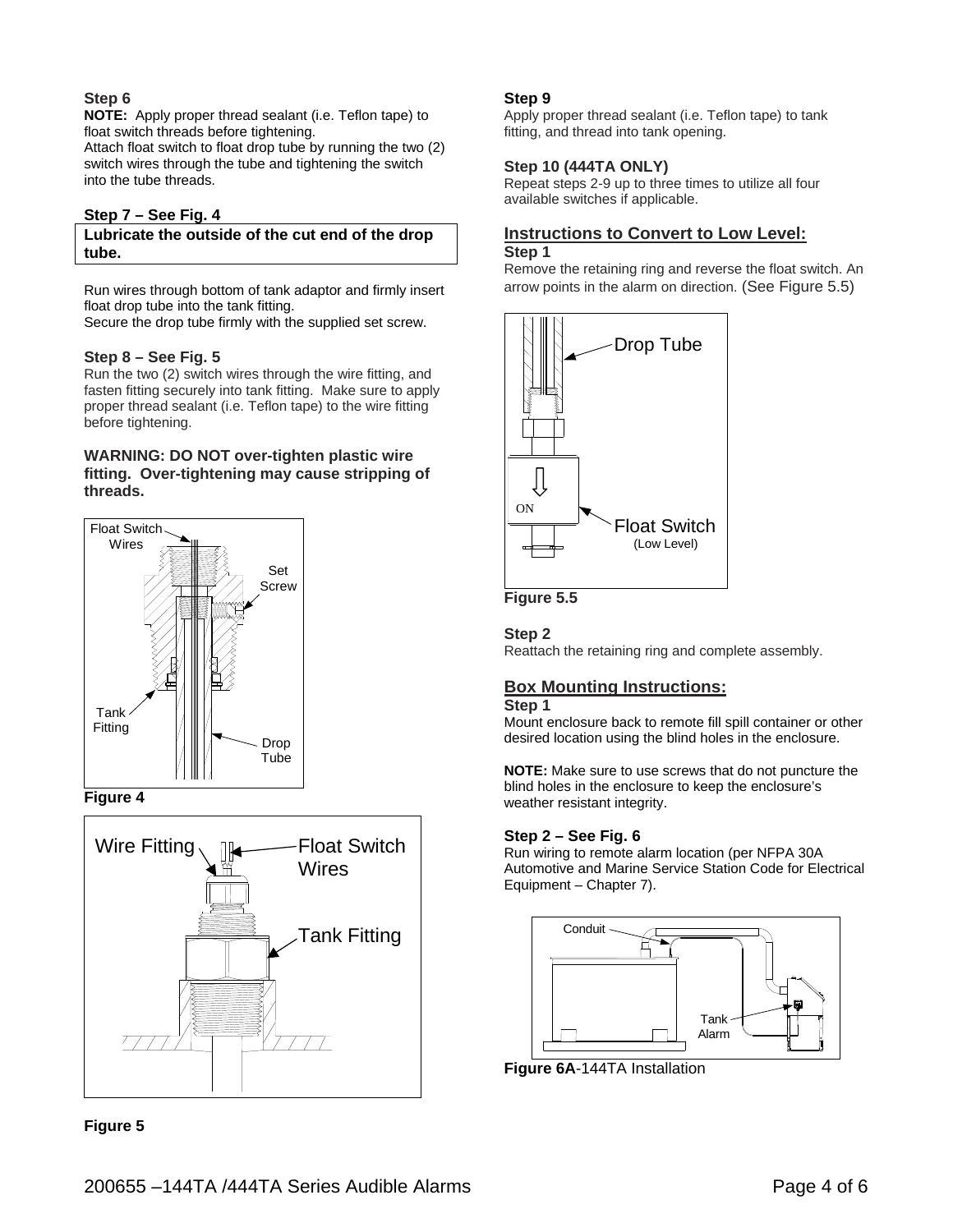

**Figure 6B**-444TA Installation

**NOTE:** Junction box(es) and conduit (not supplied) are required for running to a remote fill. Installation needs to follow Article 501 Class I locations in the NEC code.

## **Step 3**

Insert electrical conduit from junction box through one of the two holes in the bottom of the enclosure only.

## **Step 4**

Trim wires to approx. 10-12 inches long. Use wire strippers to strip back approx. ¼" of thread insulation.

Secure the wires to two (2) inputs on one of the four terminal blocks available, and note which block goes to which sensor.

**NOTE:** Wire orientation in terminal block is not important.

## **Step 5**

Repeat steps 12-14 for each of the sensors that will be in use.

## **Instructions for Testing Tank Alarm**

## **Step 1**

**эtер т**<br>Push switch down. An audio signal should be heard and a red flashing LED should be visible. Release switch.

## **Step 2**

Lift float up and down, allowing system to sound alert, and repeat several times.

#### **Step 3**

Repeat steps 1 and 2 for each float switch that is attached to alarm. Test each alarm separately.

## **Low Battery Indicator**

A yellow LED will be displayed when battery power is low and the test switch is activated. Replace battery module as necessary, using only the replacement battery module supplied by OPW. (See Replacement Parts on page 1)

#### **Step 6**

Fasten lid assembly to rear enclosure using the four (4) provided plastic screws.

## **Step 7**

Test alarm following the "Instructions for Testing Tank Alarm".

## **Step 8 –See Figure 7**

For the 444TA use a sharpie or equivalent style marker to write which alarm goes to which tank or operation on the upper label shown in Figure 7. When finished, apply the clear cover to the label. (See Figure 7)